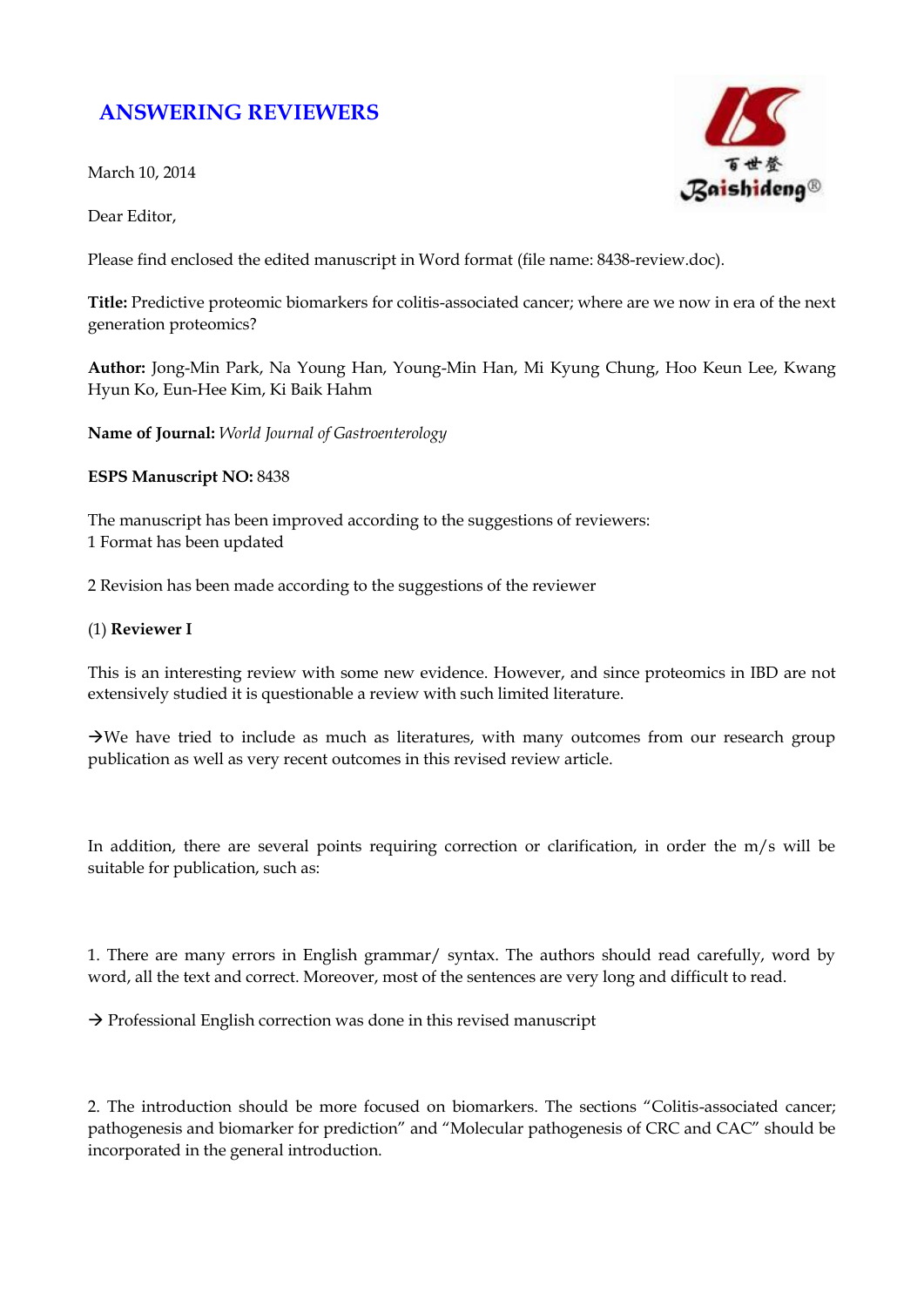$\rightarrow$  Yes, according to your suggestion, in this revised manuscript, we have rearranged the whole paragraphs. All arrangements of section and subtitles were done in this revision.

3. The application to the topic of specific chemical/biochemical techniques should be more explained. The reader of the journal is not interested to the possible biomarkers that could be recovered by applying such methodology, but what means the presence or absence of a putative biomarker.

 $\rightarrow$  Yes, in this revised manuscript, we have generated new chapters describing the implication of biomarkers in IBD and CAC as well as accompanying technologies according to your suggestion. You can find whole changes of section rearrangement in this revised manuscript.

4. The fig. 1 legend (8 patients with UC, 8 patients with CD, and 8 patients with CAC) differs with the text (8 patients with UC, 8 patients with CD, and 8 patients with irritable bowel syndrome).

 $\rightarrow$  Yes, we corrected those in this revised manuscript. 8 patients with UC, 8 patients with CD, and 8 patients with irritable bowel syndrome is correct.

5. It is not correct to describe proteoglycans as "filling" substances of the extracellular matrix. Most of the proteoglycan molecules participate in specific interactions, regulate growth factors' activity, or provide the milieu for cell spreading and proliferation, depending on their structure.

 $\rightarrow$  In this revised manuscript, we corrected description regarding proteoglycans (PRG) as follows; "PRG is a major component of the animal extracellular matrix and has been shown to be involved in the differentiation process across the epithelial-mesenchymal axis. It is one of potential biomarker inferred principally through their ability to bind growth factors and modulate their downstream signaling since malignant tumors have their individual characteristic PRG profiles closely associated with their differentiation and biological behavior. PRG2 has further been implicated as a biomarker ….."

## (2) **Reviewer II**

This is a worthwhile review, although this field of proteomics in IBD is still in its infant stages and thus is there is not really much literature on which to base a review! Comments for authors to please address:

1. The review is difficult to read, as in many sentences throughout the manuscript there are errors in English grammar/ syntax which detract from the paper. A native English speaker or writing assistant will be needed to correct this issue prior to publication.

 $\rightarrow$  Yes, revised manuscript is completed with native English editor.

2. The introduction focuses on IBD and its molecular diagnosis, but the review, and therefore the introduction, should be more specific and directed to biomarkers for colitis-associated cancer, rather than IBD overall. A brief discussion of IBD in general in the first paragraph of the introduction should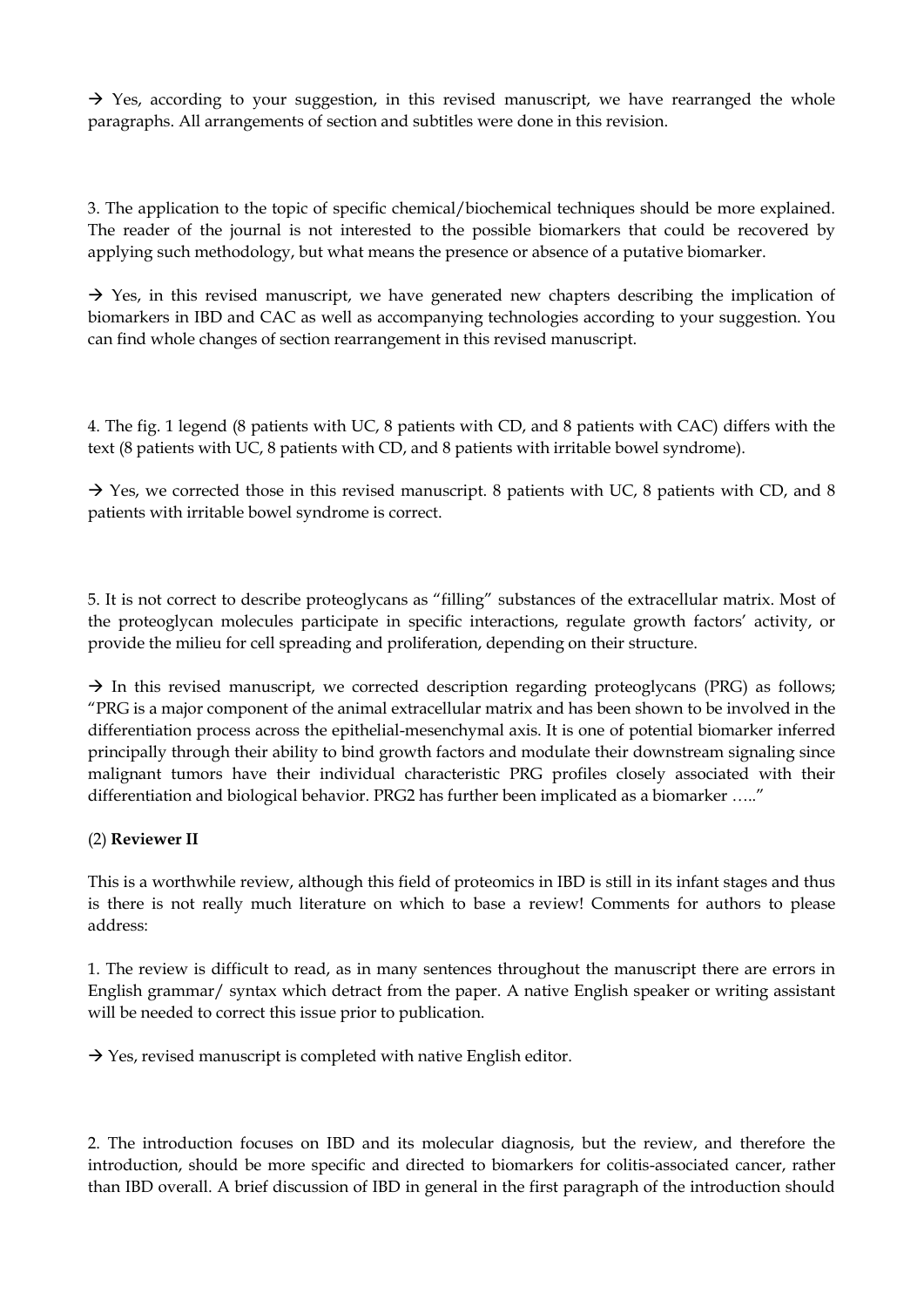then be followed by a more focused introduction of the topic of colitis-associated cancer and proteomics associated with this entity.

Yes, in this revised manuscript, we have done whole rearrangement.

3. Equally, the next two sections under subheadings "Current status of biological markers in IBD" and "Classic serological or fecal marker in IBD" again are too broad and these biomarkers have been reviewed in detail (over and over!) elsewhere. These sections add nothing to the topic of proteomics or colitis-associated cancer either as introduction or providing perspective, and thus should be removed/ drastically shortened from this review article.

 $\rightarrow$  In this revised manuscript, besides of rearrangement of subtitled paragraphs, we have made whole description in concise and core-telling way.

4. The sections under subheadings "Colitis-associated cancer; pathogenesis and biomarker for prediction" and "Molecular pathogenesis of CRC and CAC" are more appropriate as introductory paragraphs than the current introduction and thus should be incorporated in or replace the current introduction.

 $\rightarrow$  Yes, in this revised manuscript, we have rearranged totally the subtitles according to reviewer's comments.

5. The section beginning on page 5 under subheading "Proteomic biomarker in IBD" could then be moved to more logically follow the above paragraphs as mentioned in point (4) above. Also, for a non-molecular biologist like myself, passing reference is made to the techniques of "Matrix-assisted laser desorption/ionization time-of-flight (MALDI-TOF) mass spectrometry (MS) and "surface-enhanced laser desorption/ionization (SELDI)-TOF MS" but there is insufficient explanation of their application with reference to the topic of the review in simple to understand language for the clinician reader (like myself!). Why are these techniques worthy of mention in this field and how will they advance our understanding of molecular prediction of colitis-associated cancer in IBD? These questions should be addressed rather than the rather non-explanatory sentence in this paragraph [quote] "With these applications, analyses of serum or plasma by MALDI-TOF MS provide new information mainly about small proteins and peptides with high molar abundance suggests value for applications such as assessment of IBD, UC or CD, respectively, candidate for potential disease markers."

 $\rightarrow$  Yes, in this revised manuscript, we have rearranged the subtitles according to suggestions of both reviewers.

6. The paragraph with subheading "Label free quantification analysis to pull out potential biomarkers predicting CAC risks in 16 patients with IBD" somewhat appears out of the blue and there needs to be explanation of why this technique and how this study mentioned here relates to the preceding discussion and studies mentioned in the previous paragraph entitled "Proteomic biomarker for CAC in IBD". This will greatly improve the flow of the article here.